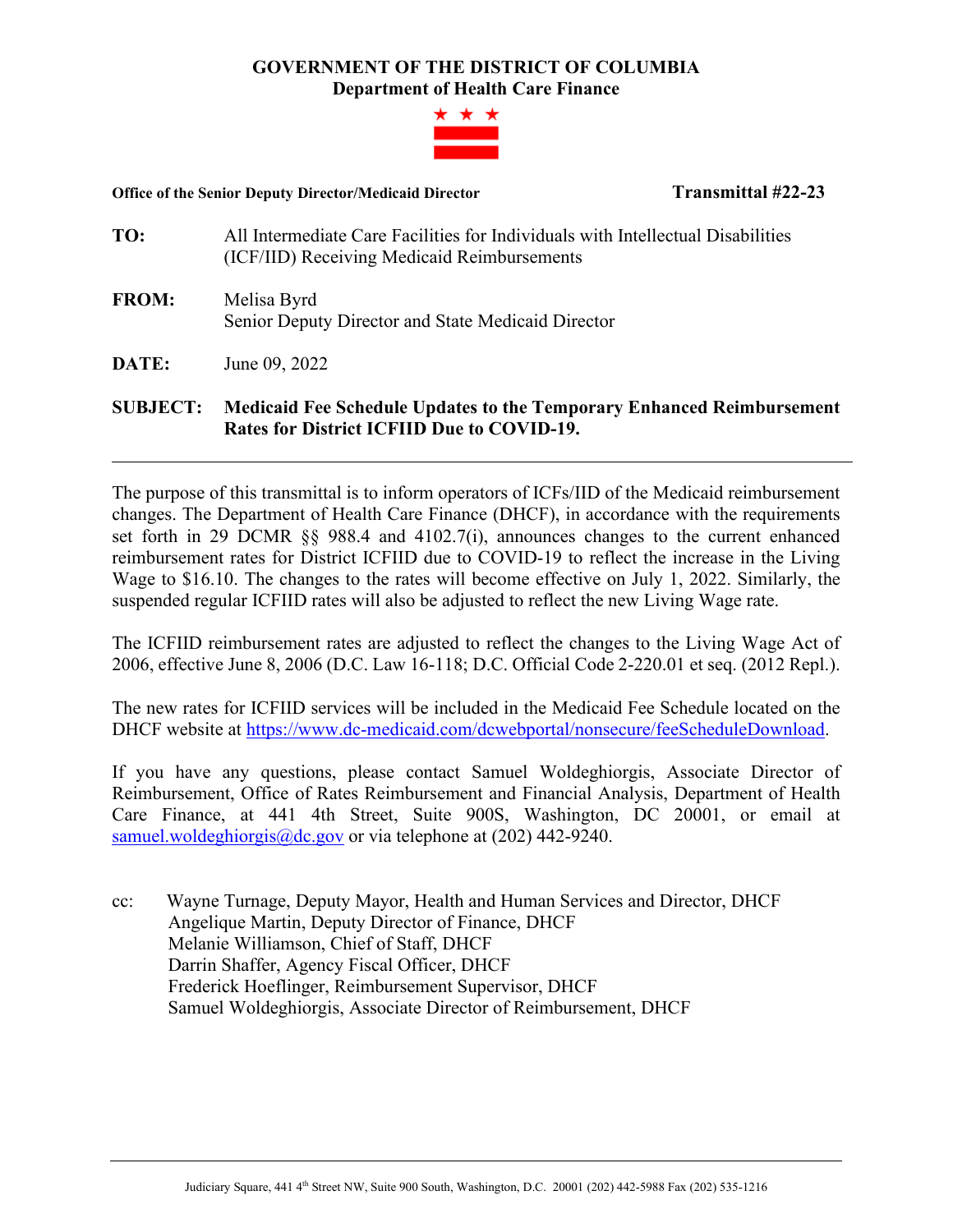| Rates Effective July 1, 2022 |  |  |  |  |  |
|------------------------------|--|--|--|--|--|
|------------------------------|--|--|--|--|--|

|                                |                 |                 |                                      | <b>COVID 19 Other</b> | <b>COVID 19 Non-</b> | <b>COVID 19</b>     |                         | <b>COVID 19</b>    | <b>COVID 19</b>                                 | <b>COVID 19 Total</b>    |                     |                            |
|--------------------------------|-----------------|-----------------|--------------------------------------|-----------------------|----------------------|---------------------|-------------------------|--------------------|-------------------------------------------------|--------------------------|---------------------|----------------------------|
|                                |                 |                 |                                      | health care &         | <b>Pers Oper</b>     | Transp.             | <b>COVID 19 Capital</b> | <b>Admin</b>       | <b>Active Tx</b>                                | Rate                     | <b>COVID 19Tax</b>  | <b>COVID 19 Total Rate</b> |
|                                |                 |                 | <b>COVID 19 Direct care staffing</b> | program               | FY 22 Effective      | FY 22 Effective     | FY 22 Effective         |                    | FY 22 Effective FY 22 Effective FY 22 Effective |                          | FY 22 Effective     | FY 22 Effective July 1     |
|                                | <b>Beds</b>     | <b>Facility</b> | FY 22 Effective July 1, 2022         | FY 22 Effective       | July 1, 2022         | <b>July 1, 2022</b> | <b>July 1, 2022</b>     | July 1, 2022       | <b>July 1, 2022</b>                             | <b>July 1, 2022</b>      | <b>July 1, 2022</b> | , 2022                     |
|                                | $4 - 5$         | Leased          | \$420.46                             | \$54.66               | \$19.89              | \$12.65             | \$61.30                 | \$73.97            | \$104.30                                        | \$747.23                 | \$44.83             | \$792.06                   |
|                                |                 | Owned           | \$420.46                             | \$54.66               | \$19.89              | \$12.65             | \$30.65                 | \$73.97            | \$104.30                                        | \$716.58                 | \$42.99             | \$759.57                   |
| <b>Base</b>                    |                 | Depreciated     | \$420.46                             | \$54.66               | \$19.89              | \$12.65             | \$15.33                 | \$73.97            | \$104.30                                        | \$701.25                 | \$42.07             | \$743.32                   |
| (C01)                          | 6               | Leased          | \$315.68                             | \$56.82               | \$19.89              | \$12.65             | \$55.99                 | \$73.97            | \$104.30                                        | \$639.31                 | \$38.36             | \$677.67                   |
|                                |                 | Owned           | \$315.68                             | \$56.82               | \$19.89              | \$12.65             | \$28.00                 | \$73.97            | \$104.30                                        | \$611.31                 | \$36.68             | \$647.99                   |
|                                |                 | Depreciated     | \$315.68                             | \$56.82               | \$19.89              | \$12.65             | \$14.00                 | \$73.97            | \$104.30                                        | \$597.31                 | \$35.84             | \$633.15                   |
|                                | $4 - 5$         | Leased          | \$420.46                             | \$54.66               | \$19.89              | \$12.65             | \$61.30                 | \$73.97            | \$104.30                                        | \$747.23                 | \$44.83             | \$792.06                   |
|                                |                 | Owned           | \$420.46                             | \$54.66               | \$19.89              | \$12.65             | \$30.65                 | \$73.97            | \$104.30                                        | \$716.58                 | \$42.99             | \$759.57                   |
| Moderate                       |                 | Depreciated     | \$420.46                             | \$54.66               | \$19.89              | \$12.65             | \$15.33                 | \$73.97            | \$104.30                                        | \$701.25                 | \$42.07             | \$743.32                   |
| (C02)                          | 6               | Leased          | \$410.15                             | \$73.83               | \$19.89              | \$12.65             | \$55.99                 | \$73.97            | \$104.30                                        | \$750.78                 | \$45.05             | \$795.82                   |
|                                |                 | Owned           | \$410.15                             | \$73.83               | \$19.89              | \$12.65             | \$28.00                 | \$73.97            | \$104.30                                        | \$722.78                 | \$43.37             | \$766.15                   |
|                                |                 | Depreciated     | \$410.15                             | \$73.83               | \$19.89              | \$12.65             | \$14.00                 | \$73.97            | \$104.30                                        | \$708.78                 | \$42.53             | \$751.31                   |
|                                | $4 - 5$         | Leased          | \$514.92                             | \$66.94               | \$19.89              | \$12.65             | \$61.30                 | \$73.97            | \$104.30                                        | \$853.97                 | \$51.24             | \$905.21                   |
|                                |                 | Owned           | \$514.92                             | \$66.94               | \$19.89              | \$12.65             | \$30.65                 | \$73.97            | \$104.30                                        | \$823.32                 | \$49.40             | \$872.72                   |
| <b>Extensive</b><br>behavioral |                 | Depreciated     | \$514.92                             | \$66.94               | \$19.89              | \$12.65             | \$15.33                 | \$73.97            | \$104.30                                        | \$807.99                 | \$48.48             | \$856.47                   |
| (C03)                          | 6               | Leased          | \$473.12                             | \$85.16               | \$19.89              | \$12.65             | \$55.99                 | \$73.97            | \$104.30                                        | \$825.09                 | \$49.51             | \$874.59                   |
|                                |                 | Owned           | \$473.12                             | \$85.16               | \$19.89              | \$12.65             | \$28.00                 | \$73.97            | \$104.30                                        | \$797.09                 | \$47.83             | \$844.92                   |
|                                |                 | Depreciated     | \$473.12                             | \$85.16               | \$19.89              | \$12.65             | \$14.00                 | \$73.97            | \$104.30                                        | \$783.09                 | \$46.99             | \$830.08                   |
|                                | $4 - 5$         | Leased          | \$564.76                             | \$73.42               | \$19.89              | \$12.65             | \$61.30                 | \$73.97            | \$104.30                                        | \$910.29                 | \$54.62             | \$964.91                   |
| <b>Extensive</b>               |                 | Owned           | \$564.76                             | \$73.42               | \$19.89              | \$12.65             | \$30.65                 | \$73.97            | \$104.30                                        | \$879.64                 | \$52.78             | \$932.42                   |
| medical                        |                 | Depreciated     | \$564.76                             | \$73.42               | \$19.89              | \$12.65             | \$15.33                 | \$73.97            | \$104.30                                        | \$864.31                 | \$51.86             | \$916.17                   |
| (C04)                          | 6               | Leased          | \$488.99                             | \$88.02               | \$19.89              | \$12.65             | \$55.99                 | \$73.97            | \$104.30                                        | \$843.80                 | \$50.63             | \$894.43                   |
|                                |                 | Owned           | \$488.99                             | \$88.02               | \$19.89              | \$12.65             | \$28.00                 | \$73.97            | \$104.30                                        | \$815.81                 | \$48.95             | \$864.76                   |
|                                |                 | Depreciated     | \$488.99                             | \$88.02               | \$19.89              | \$12.65             | \$14.00                 | \$73.97            | \$104.30                                        | \$801.81                 | \$48.11             | \$849.92                   |
|                                | $4 - 5$         | Leased          | \$609.38                             | \$79.22               | \$19.89              | \$12.65             | \$61.30                 | \$73.97            | \$104.30                                        | \$960.72                 | \$57.64             | \$1,018.36                 |
| Pervasive                      |                 | Owned           | \$609.38                             | \$79.22               | \$19.89              | \$12.65             | \$30.65                 | \$73.97            | \$104.30                                        | \$930.06                 | \$55.80             | \$985.87                   |
| h/7d                           |                 | Depreciated     | \$609.38                             | \$79.22               | \$19.89              | \$12.65             | \$15.33                 | \$73.97            | \$104.30                                        | \$914.74                 | \$54.88             | \$969.62                   |
| (C05)                          | 6               | Leased          | \$504.61                             | \$90.83               | \$19.89              | \$12.65             | \$55.99                 | \$73.97            | \$104.30                                        | \$862.24                 | \$51.73             | \$913.98                   |
|                                |                 | Owned           | \$504.61                             | \$90.83               | \$19.89              | \$12.65             | \$28.00                 | \$73.97            | \$104.30                                        | \$834.25                 | \$50.05             | \$884.30                   |
|                                |                 | Depreciated     | \$504.61                             | \$90.83               | \$19.89              | \$12.65             | \$14.00                 | \$73.97            | \$104.30                                        | \$820.25                 | \$49.21             | \$869.46                   |
|                                | $4 - 5$         | Leased          | \$549.34                             | \$71.41               | \$19.89              | \$12.65             | \$61.30                 | \$73.97            | \$104.30                                        | \$892.87                 | \$53.57             | \$946.44                   |
| Pervasive 8                    |                 | Owned           | \$549.34                             | \$71.41               | \$19.89              | \$12.65             | \$30.65                 | \$73.97            | \$104.30                                        | \$862.22                 | \$51.73             | \$913.95                   |
| h/5d                           |                 | Depreciated     | \$549.34                             | \$71.41               | \$19.89              | \$12.65             | \$15.33                 | \$73.97            | \$104.30                                        | \$846.89                 | \$50.81             | \$897.70                   |
| (C06)                          | $6\overline{6}$ | Leased          | \$444.57<br>\$444.57                 | \$80.02               | \$19.89              | \$12.65             | \$55.99                 | \$73.97            | \$104.30                                        | \$791.39                 | \$47.48             | \$838.88                   |
|                                |                 | Owned           |                                      | \$80.02               | \$19.89              | \$12.65             | \$28.00                 | \$73.97            | \$104.30                                        | \$763.40                 | \$45.80             | \$809.20                   |
|                                | $4 - 5$         | Depreciated     | \$444.57<br>\$798.31                 | \$80.02<br>\$103.78   | \$19.89<br>\$19.89   | \$12.65             | \$14.00<br>\$61.30      | \$73.97<br>\$73.97 | \$104.30<br>\$104.30                            | \$749.40                 | \$44.96<br>\$70.45  | \$794.36<br>\$1,244.66     |
|                                |                 | Leased<br>Owned | \$798.31                             | \$103.78              | \$19.89              | \$12.65             | \$30.65                 | \$73.97            | \$104.30                                        | \$1,174.20<br>\$1,143.55 | \$68.61             | \$1,212.17                 |
| Pervasive                      |                 | Depreciated     | \$798.31                             | \$103.78              | \$19.89              | \$12.65<br>\$12.65  | \$15.33                 | \$73.97            | \$104.30                                        | \$1,128.23               | \$67.69             | \$1,195.92                 |
| 16 h /7d                       | 6               |                 | \$693.54                             | \$124.84              | \$19.89              | \$12.65             | \$55.99                 | \$73.97            | \$104.30                                        | \$1,085.18               | \$65.11             | \$1,150.29                 |
| (C07)                          |                 | Leased<br>Owned | \$693.54                             | \$124.84              | \$19.89              | \$12.65             | \$28.00                 | \$73.97            | \$104.30                                        | \$1,057.18               | \$63.43             | \$1,120.61                 |
|                                |                 | Depreciated     | \$693.54                             | \$124.84              | \$19.89              | \$12.65             | \$14.00                 | \$73.97            | \$104.30                                        | \$1,043.18               | \$62.59             | \$1,105.77                 |
|                                | $4 - 5$         | Leased          | \$987.24                             | \$128.34              | \$19.89              | \$12.65             | \$61.30                 | \$73.97            | \$104.30                                        | \$1,387.69               | \$83.26             | \$1,470.95                 |
|                                |                 | Owned           | \$987.24                             | \$128.34              | \$19.89              | \$12.65             | \$30.65                 | \$73.97            | \$104.30                                        | \$1,357.04               | \$81.42             | \$1,438.46                 |
| Darvaciva                      |                 |                 |                                      |                       |                      |                     |                         |                    |                                                 |                          |                     |                            |